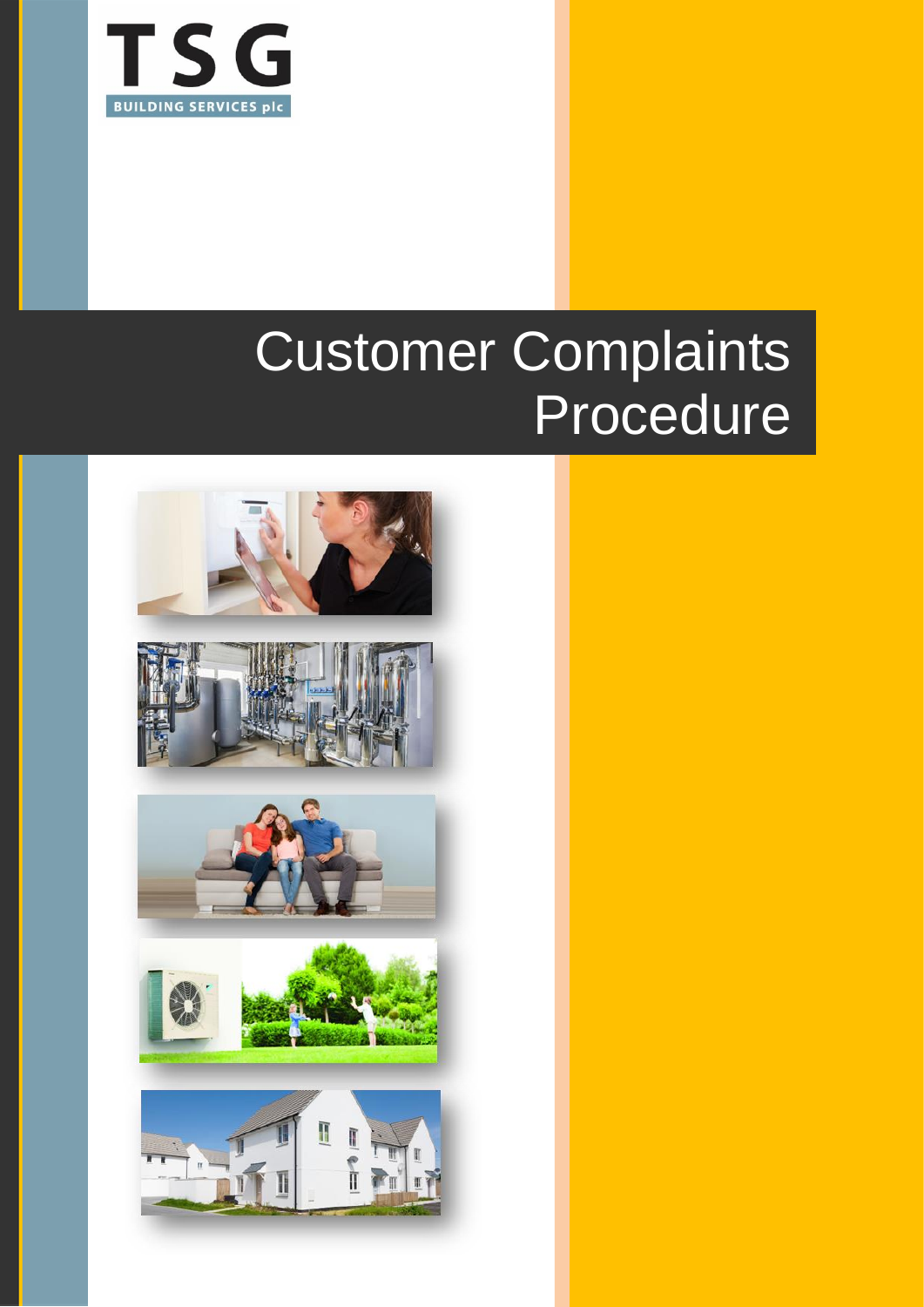

# **Customer Complaints Procedure Statement**

TSG are committed to delivering a fair, open and clear process for complaints and ensure a satisfactory outcome for all customers who raise a complaint. We provide thorough staff training in our internal complaint handling procedures and support staff in how to handle complaint situations in a face-to-face, written and/or telephone environment.

TSG values all forms of feedback and recognises its role in the importance in informing our processes and continuous improvement. As part of this feedback, we respect that complaints can provide valuable information and encourage people to contact us when they have a problem with our services.

We are committed to:

- Enabling members of the public, customers, residents to make complaints about TSG;
- Responding to complaints by taking action to resolve complaints as quickly as possible; and
- Learning from complaints to improve our services.

We treat every complaint we receive on its individual merits, through clear and consistent processes.

This policy sets out our intent and objectives for how we handle complaints, from offering a clear and approachable system for customers to complain, through to conducting root cause analysis on all complaints received to identify the how and who of the complaint and to implement measures to prevent reoccurrences where applicable.

Signed:

Date: 4<sup>th</sup> January 2022

**Position:** Chief Executive Officer & Owner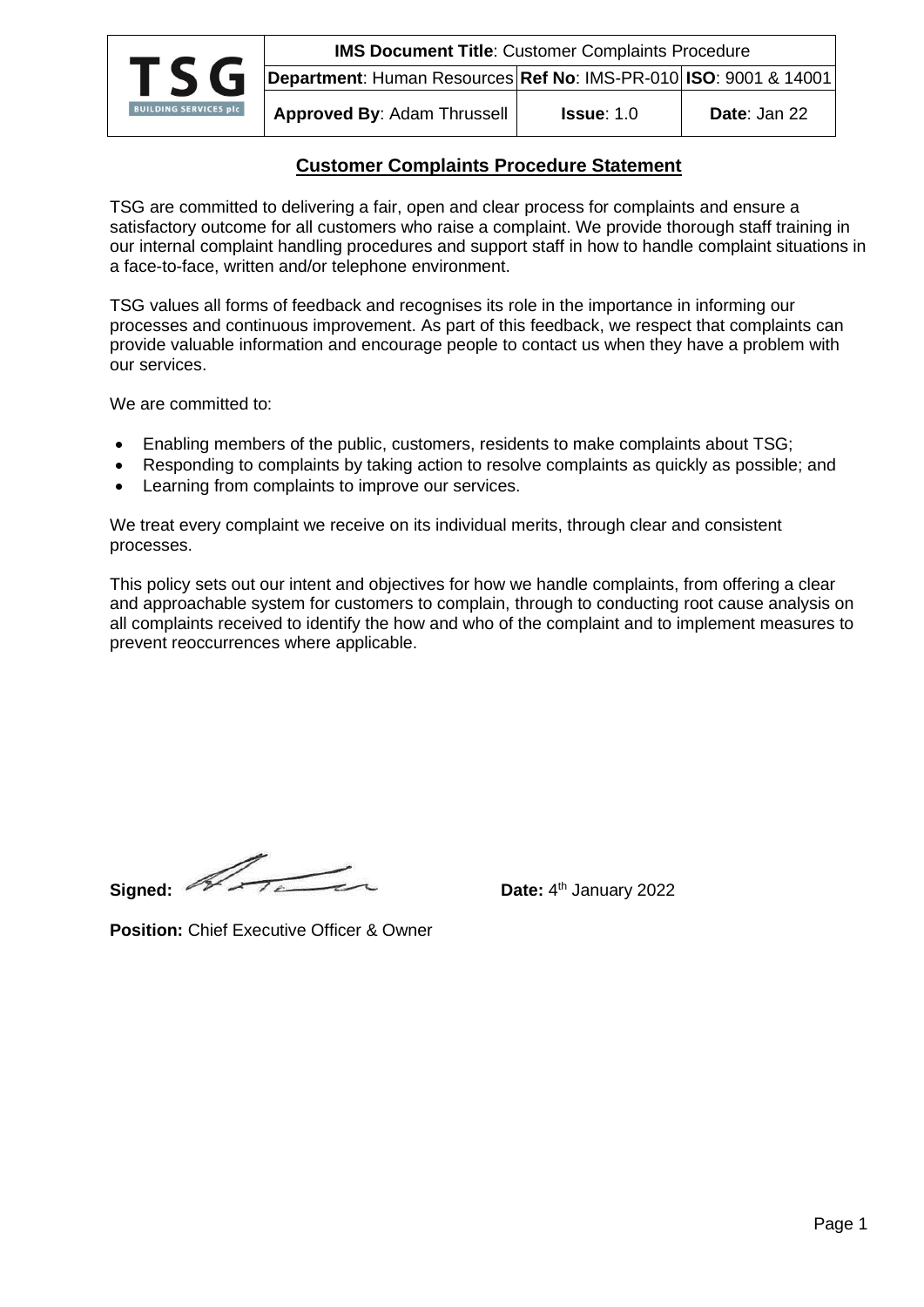

# **Customer Complaints Procedure**

As a customer focused business, TSG believes the procedures and policies we have in place, provide us with a highly successful approach in providing excellent customer care and ensures that the number of complaints received is minimal.

However, we recognise that when residents or the general public make a complaint, it is because service delivery has failed and we need to undertake an appropriate investigation to ascertain the reason(s) why and where appropriate implement measures to improve service delivery.

TSG adheres to the Institute of Customer Services definition of a complaint and therefore believes a compliant for this contract would be:

"A **Customer Complaint** is any communication a customer has with your company in which 'displeasure' is expressed."

Any form of dissatisfaction will be regarded as a complaint. This is generally because something has gone wrong with the service and can be deemed as any contact from a resident which doesn't take the form of an enquiry or a compliment and may take the form of any Formal or Informal contact to TSG Building Services PLC. All of the above would need investigating via TSG's robust complaints handling procedure.

As soon as a complaint has been received, our staff would act in accordance with our **Complaint Handling Procedure** and **Complaint Management System** as well as any other internal documents providing guidance on the management of complaints and those of the Client.

We have streamlined our Complaints Handling Procedure into just 2 Stages.

# **Complaint Handling Procedure**

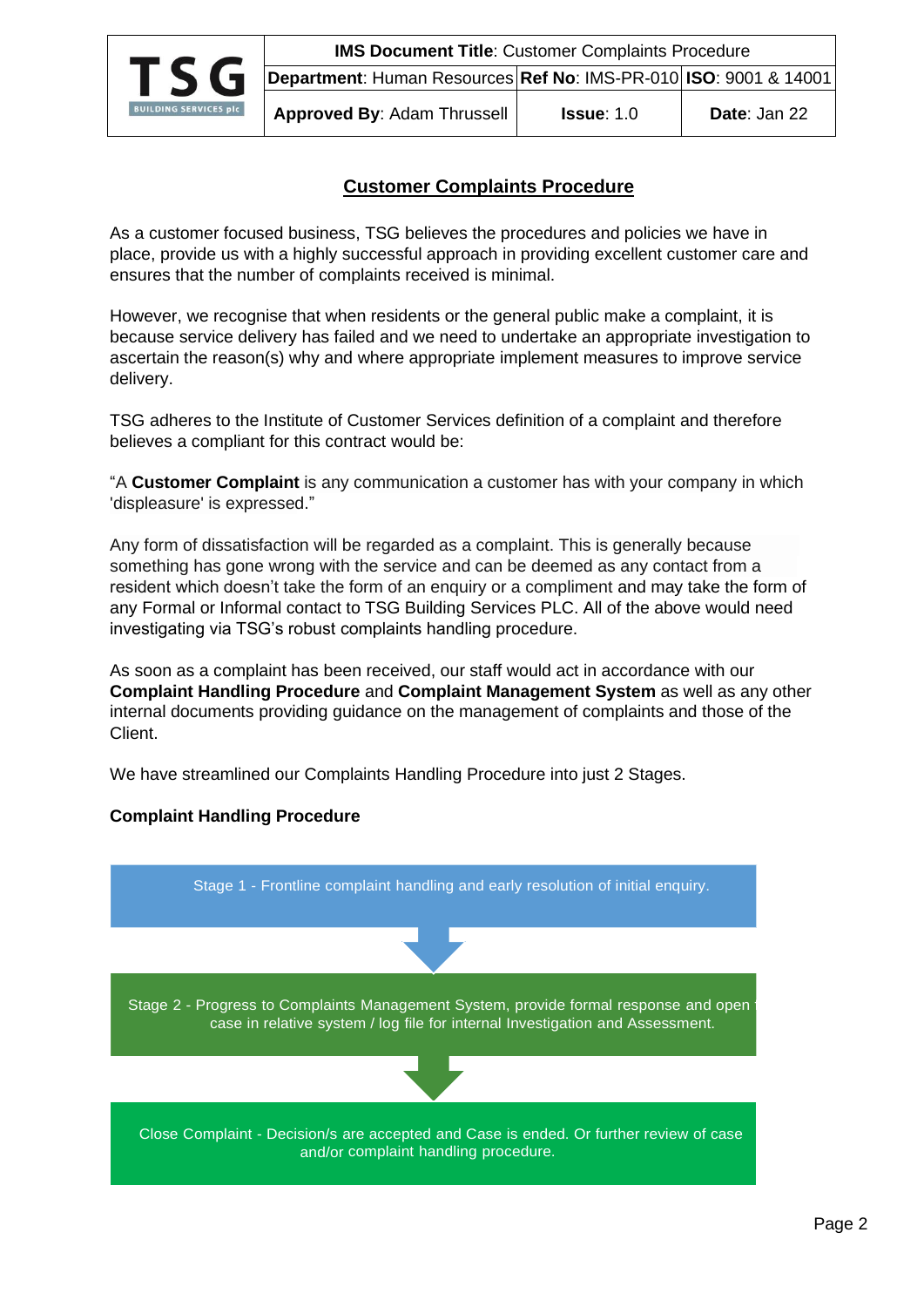**IMS Document Title: Customer Complaints Procedure Department**: Human Resources **Ref No**: IMS-PR-010 **ISO**: 9001 & 14001



**Approved By**: Adam Thrussell **Issue**: 1.0 **Date**: Jan 22

**Stage 1** - We aim to resolve complaints at the first frontline level. A complaint may be made in person, by phone, by email or in writing. All complaints initially are classed as enquiries and dealt with by the Contract Administration Staff and/or the Team Leader. We have empowered our Team leaders and RLO Manager to deal with most small claims and complaints for damage on the spot, up to a pre-agreed amount of compensation, so they don't become bigger complaints. Our Customer Administration Team are in place to take calls from residents regarding any recalls/defect requests or complaints. Where the complainant rejects frontline communication, we would investigate if the enquiry can be further investigated at frontline before escalating to Stage 2. Where this is not possible/unsuccessful, or deemed a higher enquiry level, we would escalate the matter into Stage 2.

**Stage 2** - This second level of enquiry handling will provide for the investigation and assessment of the case and take into account any attempts to resolve at frontline.

We will aim to resolve stage 1 and stage 2 complaints with 10 working days, unless otherwise stated within contract documents.

Where a tenant making a complaint is dissatisfied with the outcome of Stage 2 of the complaint, they may seek an external review of our decision (e.g., by the Client/Ombudsman).

Complaints are recorded in a Case Management System so that information can be easily updated, audited and then retrieved for reporting and analysis.

Regular reports will be run on:

- The number of complaints received and the amount of redress
- The outcome of complaints, including matters resolved at the frontline
- Issues arising from complaints

• Operational issues identified, and the number of requests we receive for internal and/or external review of our complaint handling.

Regular analysis of these reports will be undertaken to monitor trends, measure the quality of our customer service and make improvements.

Reports and their analysis will be provided to our Managing Director and Operations Director for review of the Contract Operations.

#### **Complaint Management System**

There are five steps in our complaint management system:

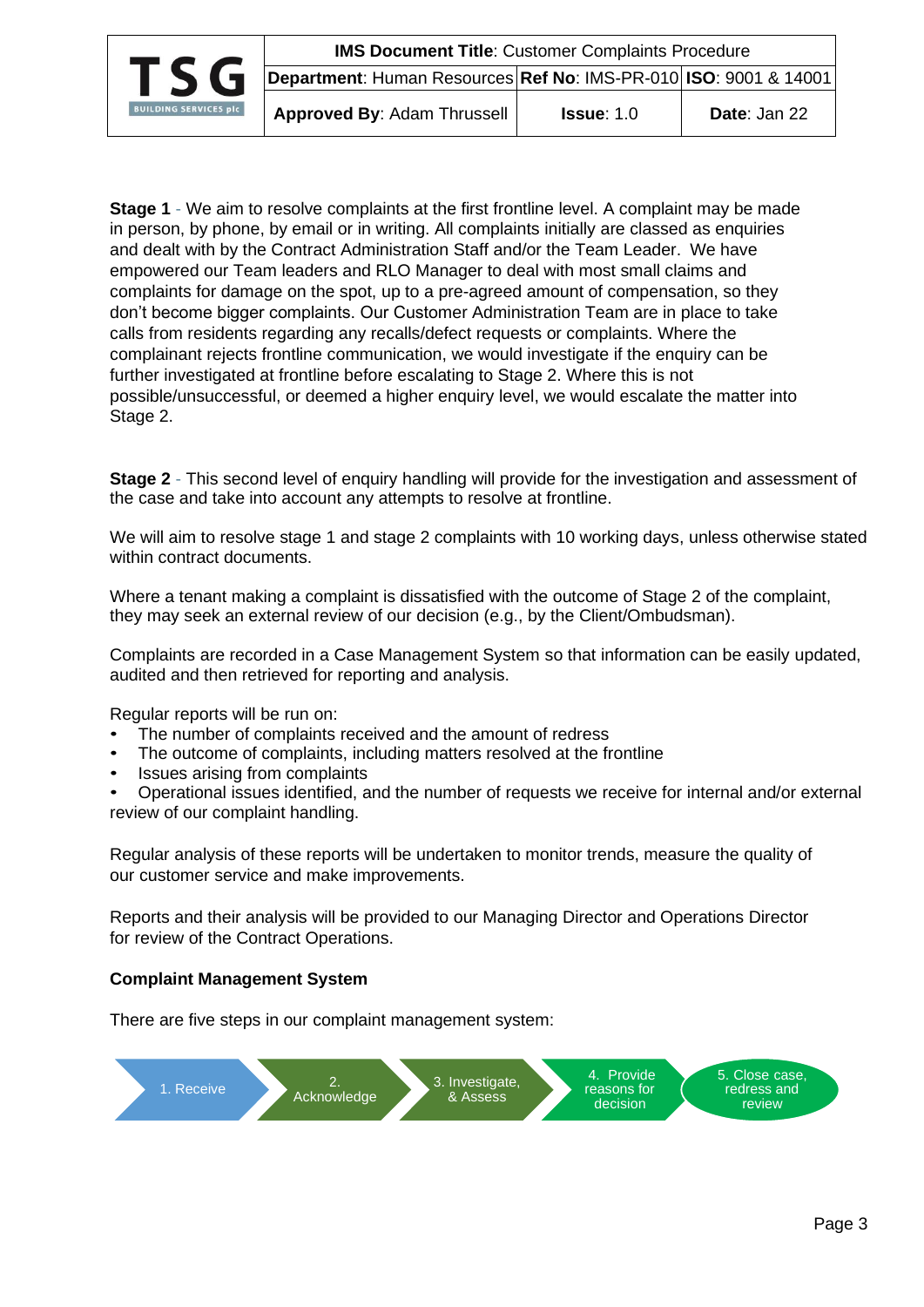

# **1. Receipt of Complaint**

Unless the enquiry has been resolved at frontline, we will record the enquiry and its supporting information into our Case Management System as an official Case and assign it to our IMS controlled complaint log file with a unique identifier.

Our Case Management System will be used to audit the case including:

- The nature of the complaint
- Issues raised by the tenant making a complaint and the outcome/s they want
- Actions taken thus far
- Supporting documentation (photographs, call recordings, emails)
- Date opened

### **2. Acknowledgement of Complaint**

We will acknowledge receipt of the Case in writing (i.e., email or letter) within **5 working days** to confirm whether the issue/s raised in the complaint is/are within our control, unless otherwise stated within contract documents. This being the case we supply an eta as to the Investigation/ Assessment duration. We will also provide the name of the Contract Administration Manager / Team Leader who is responsible for investigating the complaint.

We will also consider the outcome(s) sought by the tenant making a complaint and, where there is more than one issue raised, determine whether each issue needs to be separately addressed. We will advise our client that we have received a complaint, the nature of the complaint and an estimated time of investigation and resolution

#### **3. Investigate and Assess the Complaint**

When investigating the complaint, we will prioritise accordingly based on:

- How serious, complicated or urgent the complaint is.
- Whether the complaint raises concerns about people's health and safety.
- How the tenant making the complaint is being affected.

• The risks involved if resolution of the complaint is delayed, and whether a resolution requires the involvement of other organisations.

We will assess the complaint based on:

• Information gathered from the issue, product, damage etc. and research against the claims made in Step 1.

• If need be, arrange for a Supervisor or RLO to visit the tenants property (with a HSG Officer if required) to witness the issue/damage in person and take photographic evidence.

We will keep the tenant up to date on our investigation/assessment progress by phone/mobile, particularly if there are any delays.

We will also communicate the outcome of the investigation/assessment via email to the Client.